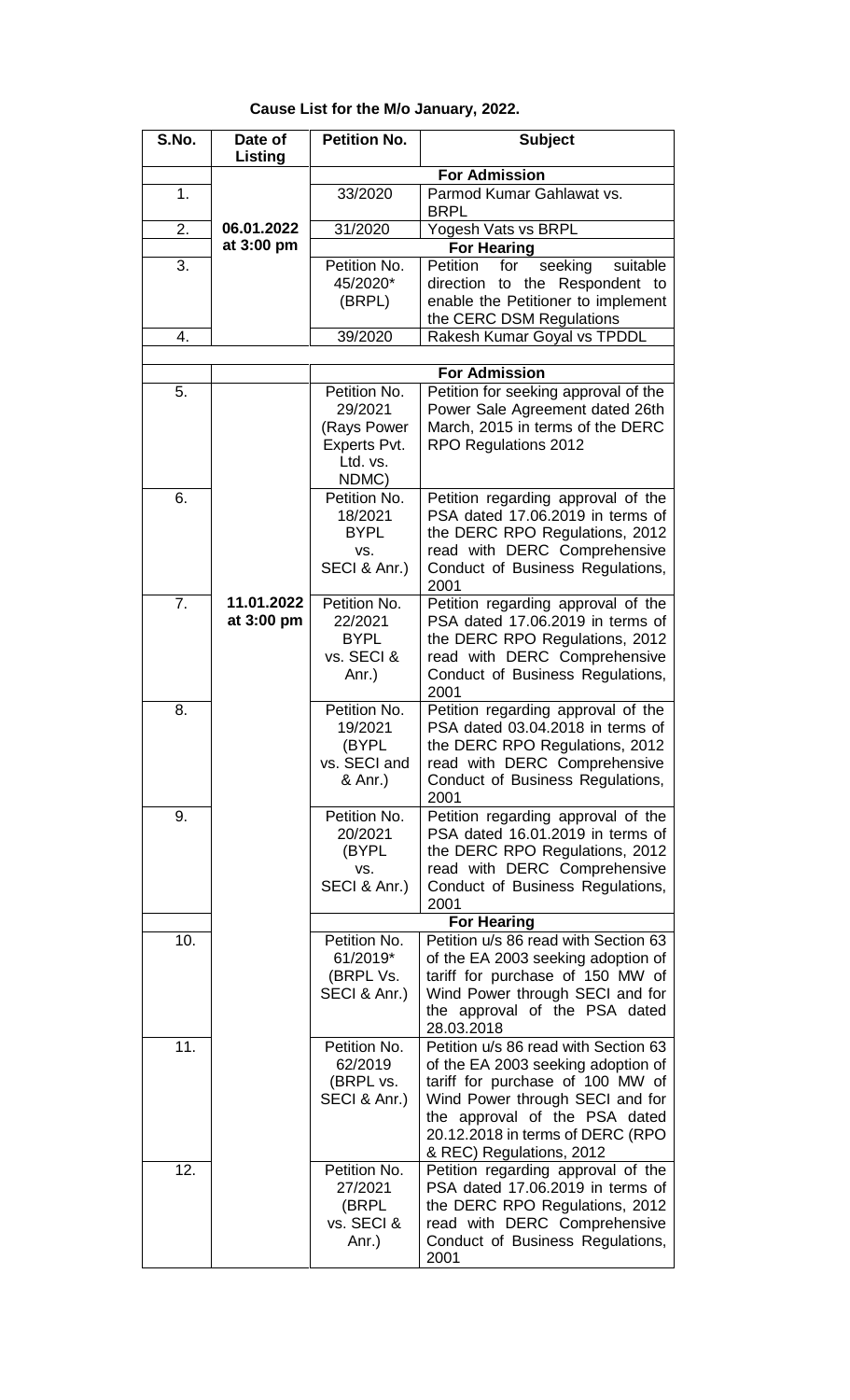| 13. | 11.01.2022<br>at 3:00 pm | Petition No.<br>47/2021<br>(BRPL<br>vs. SECI<br>Anr.) | Petition regarding approval of the<br>PSA dated 03.08.2021 in terms of<br>the DERC RPO Regulations, 2012<br>read with DERC Comprehensive<br>Conduct of Business Regulations,<br>2001 |
|-----|--------------------------|-------------------------------------------------------|--------------------------------------------------------------------------------------------------------------------------------------------------------------------------------------|
|     |                          |                                                       |                                                                                                                                                                                      |
| 14. | 12.01.2022               | 28/2021                                               | <b>For Hearing</b><br><b>Ratanlal Vs TPDDL</b>                                                                                                                                       |
| 15. | at 3:00 pm               | 35/2021                                               | Ratanlal (First Floor) Vs TPDDL                                                                                                                                                      |
|     |                          |                                                       |                                                                                                                                                                                      |
|     |                          |                                                       |                                                                                                                                                                                      |
|     |                          |                                                       | <b>For Admission</b>                                                                                                                                                                 |
| 16. |                          | 11/2021                                               | Rakesh Kumar Sharma vs BYPL                                                                                                                                                          |
|     |                          |                                                       | <b>For Hearing</b>                                                                                                                                                                   |
| 17. |                          | 09/2021                                               | Suo Motu action against NDMC for<br>non-payment License fee                                                                                                                          |
| 18. |                          | 52/2021                                               | Sudhir Kumar Vs. BYPL                                                                                                                                                                |
| 19. | 13.01.2022               | 55/2021                                               | Mangeram vs BRPL                                                                                                                                                                     |
| 20. | at 3:00 pm               | Petition No.                                          | Petition<br>seeking<br>relief<br>from                                                                                                                                                |
|     |                          | 12/2021                                               | additional<br>deviation penalty<br>on                                                                                                                                                |
|     |                          | (BRPL                                                 | account of various force majeure                                                                                                                                                     |
|     |                          | VS.                                                   | occurrences beyond the control of                                                                                                                                                    |
|     |                          | DTL & Anr.)                                           | the Petitioner                                                                                                                                                                       |
| 21. |                          | Petition No.<br>25/2021                               | Petition for seeking adjudication of<br>dispute/issue with the Nodal Agency                                                                                                          |
|     |                          | (Dugger                                               | pertaining to the issue of RPO                                                                                                                                                       |
|     |                          | Fiber)                                                | Compliance filed by Duggar Fiber                                                                                                                                                     |
|     |                          |                                                       |                                                                                                                                                                                      |
|     |                          |                                                       | <b>For Admission</b>                                                                                                                                                                 |
| 22. |                          | 24/2018                                               | Anil Kumar vs BYPL                                                                                                                                                                   |
| 23. |                          | 25/2020                                               | TPDDL vs DTL                                                                                                                                                                         |
|     | 18.01.2022               |                                                       | <b>For Hearing</b><br>Petition for direction for revision of                                                                                                                         |
| 24. | at 3:00 pm               | Petition No.<br>47/2020                               | the methodology for levying                                                                                                                                                          |
|     |                          | (BRPL)                                                | sustained deviation penalty to                                                                                                                                                       |
|     |                          |                                                       | distribution licensee of NCT of                                                                                                                                                      |
|     |                          |                                                       | Delhi.                                                                                                                                                                               |
| 25. |                          | 43/2021                                               | Anoop Pandey vs BRPL                                                                                                                                                                 |
| 26. |                          | 53/2021                                               | Sameshwar Sharma vs BRPL                                                                                                                                                             |
|     |                          |                                                       | <b>For Admission</b>                                                                                                                                                                 |
| 27. |                          | 39/2018                                               | Som Prakash Yadav vs BRPL                                                                                                                                                            |
|     |                          |                                                       | <b>For Hearing</b>                                                                                                                                                                   |
| 28. |                          | 44/2021                                               | M/s Asian Hotels (North) Ltd. Vs                                                                                                                                                     |
|     |                          |                                                       | BRPL & Anr.                                                                                                                                                                          |
| 29. |                          | Petition No.                                          | Petition on behalf<br>of Timarpur                                                                                                                                                    |
|     | 20.01.2022               | 49 of 2018                                            | Waste<br>Okhla<br>Management                                                                                                                                                         |
|     | at 3:00 pm               | (TOWMCL<br>VS.                                        | Company Ltd. under Section 86<br>$(1)(f)$ of the Electricity Act, 2003.                                                                                                              |
|     |                          | Kreate                                                |                                                                                                                                                                                      |
|     |                          | Energy (I)                                            |                                                                                                                                                                                      |
|     |                          | Pvt. Ltd.)                                            |                                                                                                                                                                                      |
| 30. |                          | Petition No.                                          | Petition for seeking recovery of the                                                                                                                                                 |
|     |                          | 18/2019                                               | outstanding<br>amount<br>of<br>Rs.                                                                                                                                                   |
|     |                          | Kreate                                                | 48,14,262/- from Respondent No. 1                                                                                                                                                    |
|     |                          | Energy (I)<br>Pvt. Ltd. vs.                           | (NDMC) arising out of various PPAs                                                                                                                                                   |
|     |                          | <b>NDMC</b>                                           | entered between the parties.                                                                                                                                                         |
|     |                          | &Anrs.                                                |                                                                                                                                                                                      |
| 31. |                          | Petition No.                                          | Petition<br>regarding<br>various                                                                                                                                                     |
|     |                          | 29/2020                                               | issues/differences arisen between                                                                                                                                                    |
|     |                          |                                                       | Petitioner<br>and<br><b>State</b><br>the<br>the                                                                                                                                      |
|     |                          |                                                       | Generating Utilities<br>the<br><b>on</b>                                                                                                                                             |
|     |                          |                                                       | reconciliation of the outstanding                                                                                                                                                    |
|     |                          |                                                       | dues including the incorrect levy of<br>LPSC filed by TPDDL.                                                                                                                         |
|     |                          |                                                       |                                                                                                                                                                                      |